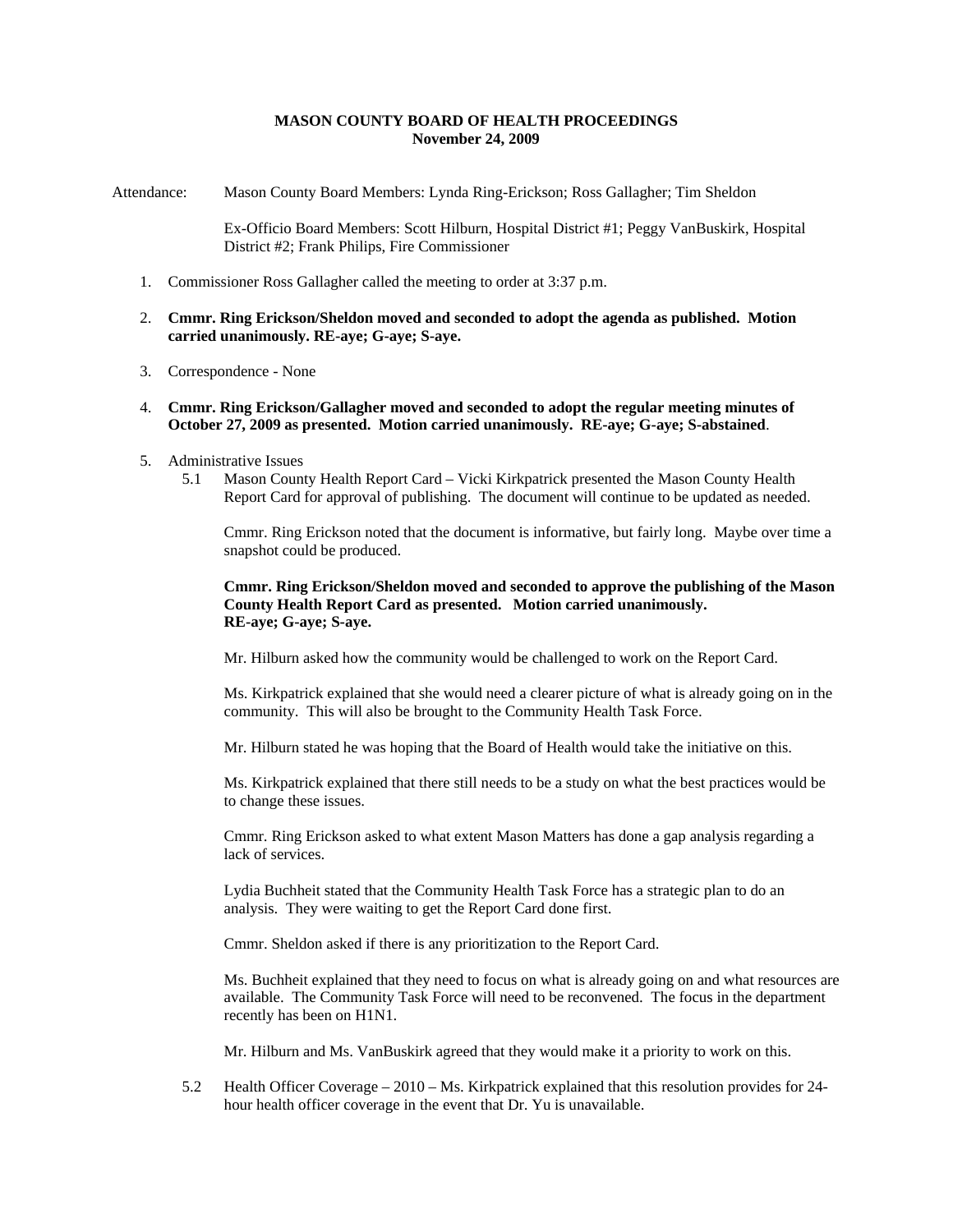**Cmmr. Ring Erickson/Sheldon moved and seconded to adopt Resolution 01-09, which appoints alternate local health officers for Mason County for 2010. Motion carried unanimously. RE-aye; G-aye; S-aye.** 

5.3 2010 Board of Health Meeting Dates – Ms. Kirkpatrick presented the proposed 2010 Board of Health meeting dates.

**Cmmr. Sheldon/Ring Erickson moved and seconded to approve the 2010 Board of Health meeting dates. Motion carried unanimously. RE-aye; G-aye; S-aye.** 

5.4 Public Health Emergency Response Mutual Aid Agreement – Ms. Kirkpatrick explained that this agreement is between local health jurisdictions for public health emergencies. It is an addition to the County Mutual Aid Agreements. It is a deliverable for the Public Health Emergency Response and Preparedness funding. There are 21 local Boards of Health that have entered into the agreement.

## **Cmmr. Ring Erickson/Sheldon moved and seconded to enter into the Public Health Emergency Response Mutual Aid Agreement. Motion carried unanimously. RE-aye;G-aye; S-aye.**

- 5.5 Health Officer's Report Dr. Yu was absent.
- 5.6 Director's Report Ms. Kirkpatrick discussed a proposed resolution that would authorize the Director of Public Health to sign professional services agreements, not to exceed \$25,000, specifically for pandemic influenza response. The agreements would also need to be fully funded by H1N1 funds. The department is having an issue with being able to get things done rapidly for H1N1 education.

## **Cmmr. Ring Erickson/Sheldon moved and seconded to refer the matter to the next regular Commission meeting for approval. Motion carried unanimously. RE-aye; G-aye; S-aye.**

Ms. Kirkpatrick also commented on the Department of Commerce's recommendation to move the County Public Health Assistance monies to the Department of Health. It will likely be a different kind of receipt for these dollars in the future.

Scott Hilburn announced that the hospital is adding on a new wing with 3 new surgical suites. The main entrance will also be moved and expanded. The 33 million dollar project will be financed with operating bonds and will not require a tax increase. Construction will take place late 2010 or early 2011.

- 6. Community and Family Health Issues
	- 6.1 Ms. Buchheit provided an H1N1 Influenza Update. Washington has peaked in the virus and it is now in a lull. The vaccine is still being distributed. The first Mason County vaccination clinic was last Thursday at Shelton Family Medicine. They are hoping to move on to the next priority group soon. Two more clinics are planned. They have also received more seasonal flu vaccine, which will be given at one of the clinics.
- 7. Environmental Health Issues
	- 7.1 Debbie Riley gave a West Nile Virus update. Some results are still pending so the numbers may change. This season there were 36 confirmed human cases resulting in 1 death. There were also 71 horses, 1 dog, 22 birds and 344 mosquitoes confirmed in the state. The West Nile Virus season is now over and will start up again in April.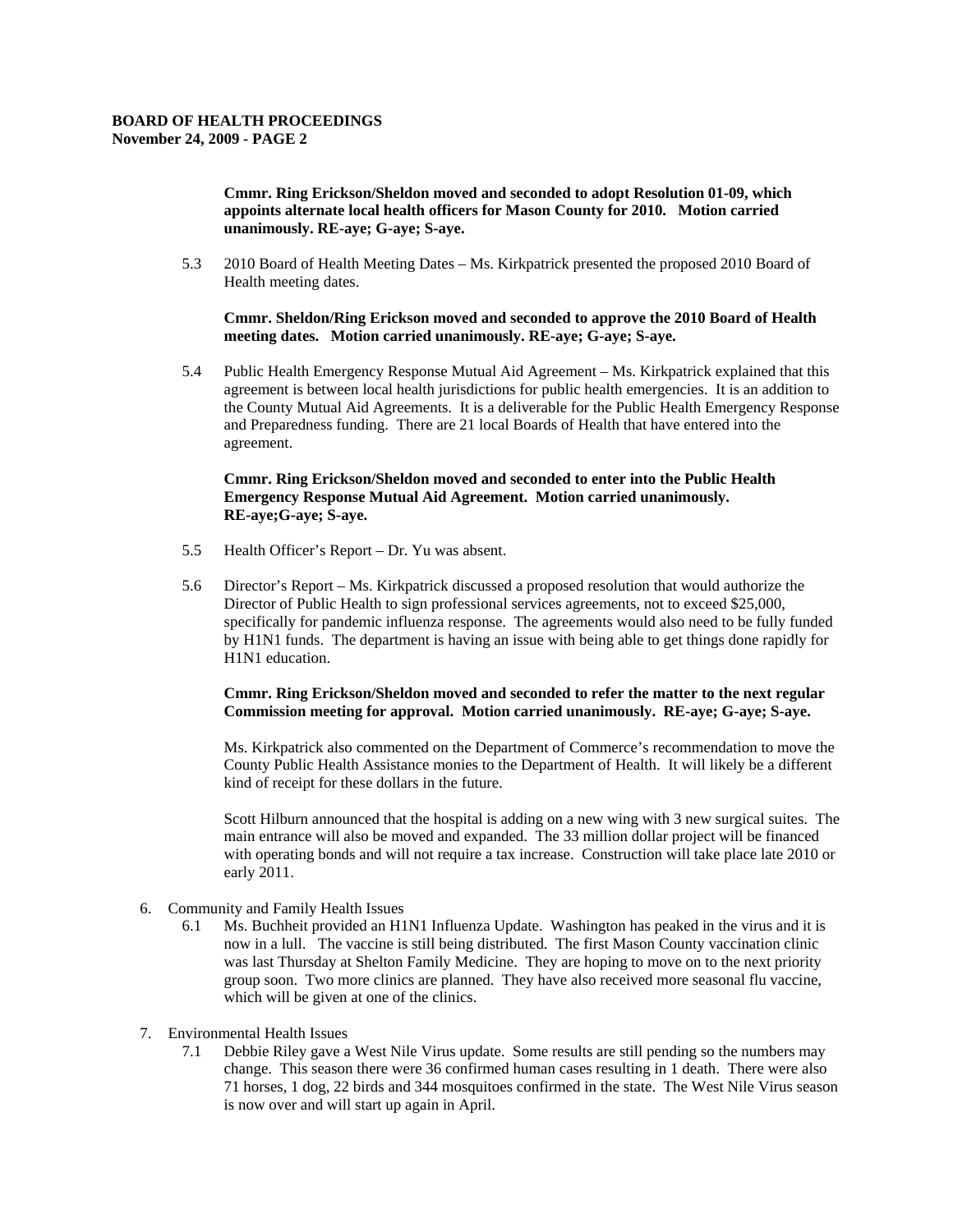#### **BOARD OF HEALTH PROCEEDINGS November 24, 2009 - PAGE 3**

7.2 North Bay Update – Ms. Riley explained that time is running short for establishing a shellfish protection district. They were hoping it would fit within the stormwater work, but the timelines aren't meshing. The main sources of pollution are stormwater runoff, failing septic systems, pet waste and agricultural practices. She has talked to Utilities and Public Works about the issue and the three departments are working together. The biggest issue is funding. The three departments will be coming back to the Board with a proposal for the district and who the lead entity will be.

Cmrr. Gallagher asked the timeframe for establishing the district.

Ms. Kirkpatrick answered that it is 6 months.

Cmmr. Ring Erickson stated she is concerned that this sounds like the old shellfish protection districts. There needs to be a stakeholders group that meets sooner instead of later. She hopes that this goes in that direction.

Ms. Kirkpatrick stated that the plan is to replicate the process that was used in Oakland Bay. The issue is to get the district established because the clock is ticking.

Cmmr. Sheldon asked when the district needs to be established by.

Ms. Riley answered December 17, 2009.

There was a discussion about the effects of stormwater on the shellfish industry.

Cmmr. Sheldon was concerned about the timeline for establishing the district.

Cmmr. Ring Erickson was concerned that there needs to be a thoughtful open discussion with the stakeholders on this.

- 7.3 Waivers Ms. Riley presented the Board with the current Environmental Health Waivers.
- 8. Public Comment
	- 8.1 Constance Ibsen stated that her group's main priority is to monitor the Health Department's two Hood Canal grants. They are also very concerned about work in Mission Creek. They haven't received a response from the Commissioners or the Health Department. They want a timeline on how the department is going to meet the deliverables of the grants. She also wants to know how the citizens can participate to get the work done.
	- 8.2 Bill Dewey asked if Mason County is pursuing any EPA grants.

Ms. Riley explained that they don't have match funds at this point.

Brenda Hirschi asked if there is an estimated amount of what would be needed for matches.

Ms. Riley responded that most of the grants have a 25% match. It would be about \$100,000 per staff person per project.

Ms. Hirschi stated there is a lot of volunteer effort. She can help go through the budget to find seed money for this priority.

9. Adjourn - The meeting adjourned at 5:21 p.m.